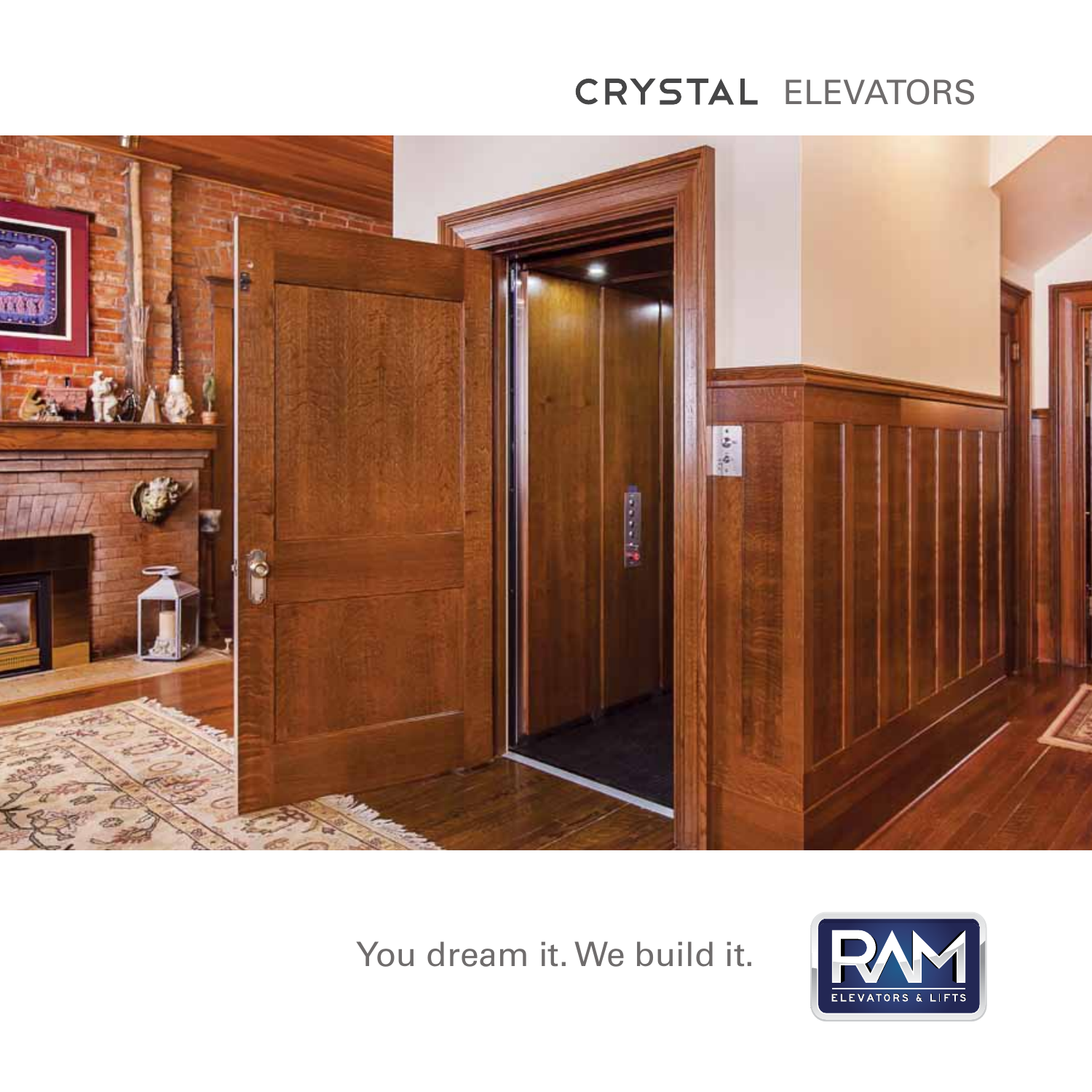

RAM can help you tailor your **Crystal Elevator** to be a focal point in your home with stunning architectural features or it can be tucked away for seamless and simple use.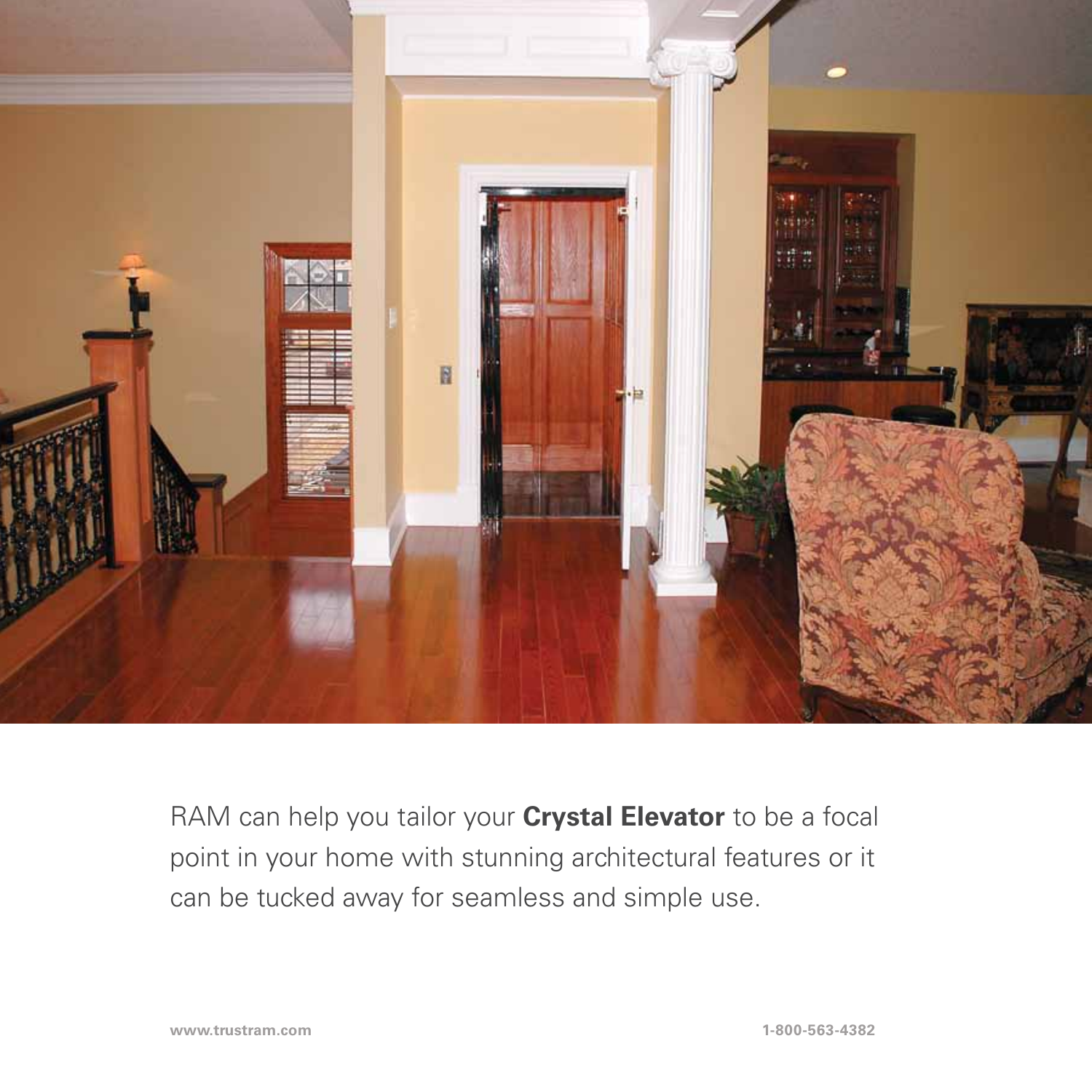# What do I need to think about when considering my **Elevator**?



**RAM** products are designed to provide *best in class* reliability. RAM's elevators and lifts are designed to last the lifetime of your home.

More and more homes are being equipped with elevators so that people have options. In new builds, options are limitless but in retrofits space constraints and foundations are critical.

To limit the amount of space your elevator requires RAM's Crystal Elevator design does NOT require a machine room. RAM has incorporated the best features and technologies of commercial elevators and sized them to fit your home.

RAM custom builds every elevator to suit your application. RAM recommends a minimum hoist way size of 60" x 60". See the technical section for our full range of sizes.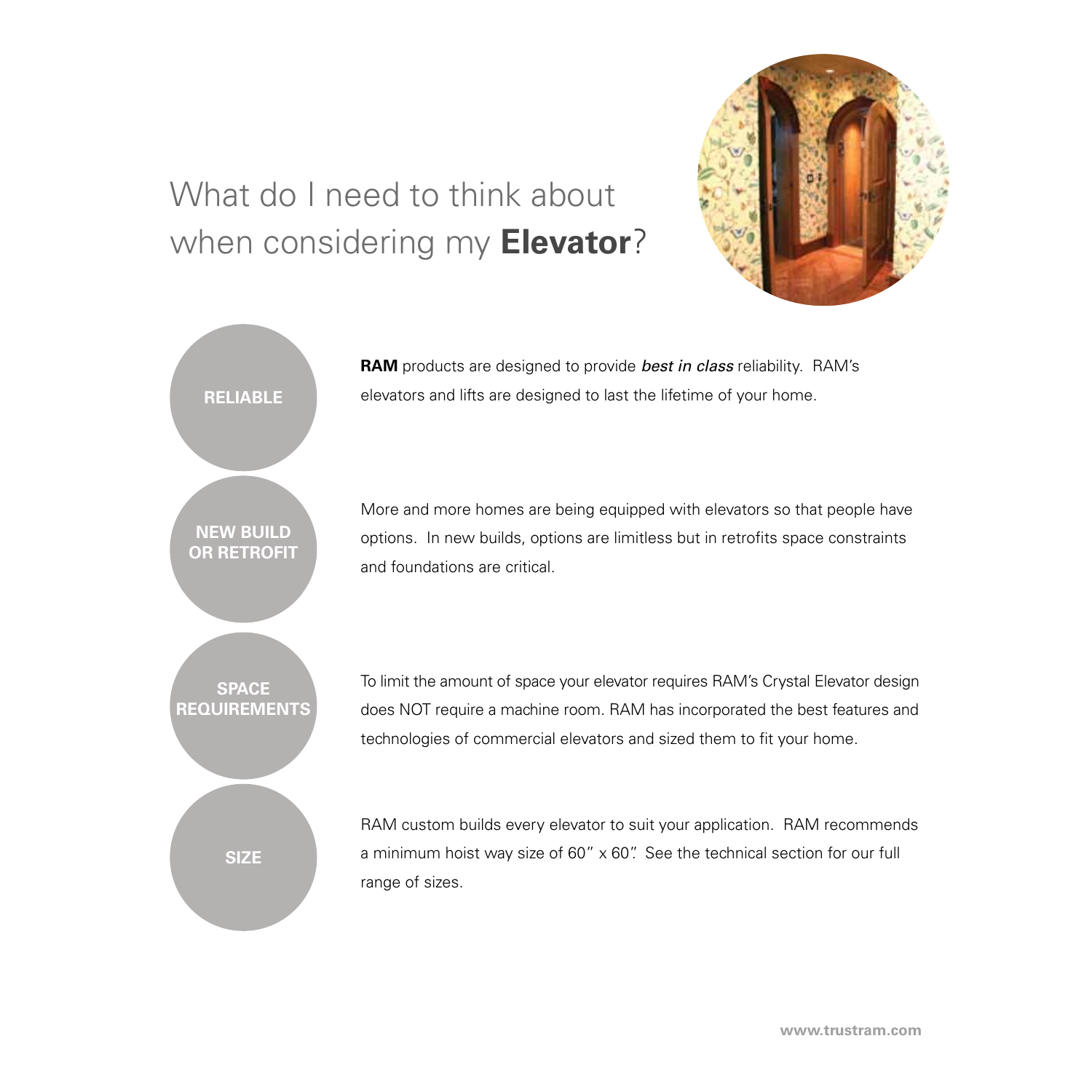Crystal Elevators can be designed for travel heights up to 50 feet with multiple entry/exit points.

Total cost of ownership is critical. By design, RAM has one of the lowest maintenance offerings that still ensures safe operation during the entire lifecycle…..low maintenance with a focus on safety is the key to peace of mind. Ask us how we do it and we'll be happy to spend the time with you so you can make an informed decision.

With our innovative and proven drive systems, RAM can deliver one of the smoothest and quietest rides on the market. No matter the use quiet is always a sure sign of quality!



**Maintenance**

**Quiet**

**Travel Height**

> RAM has numerous standard finishes but if you can dream it we can build it! A sample of some of our more popular finishes can be provided but please also visit our webpage for new and exciting finishes as we continue to update them regularly.

> **LOW ENERGY** – RAM Elevators use at least 50% less energy than other comparable products. **Battery backup** - optional. With up to 40 full up-down cycles our Tower of Power will come through when your local power grid fails… don't be stranded when it really counts.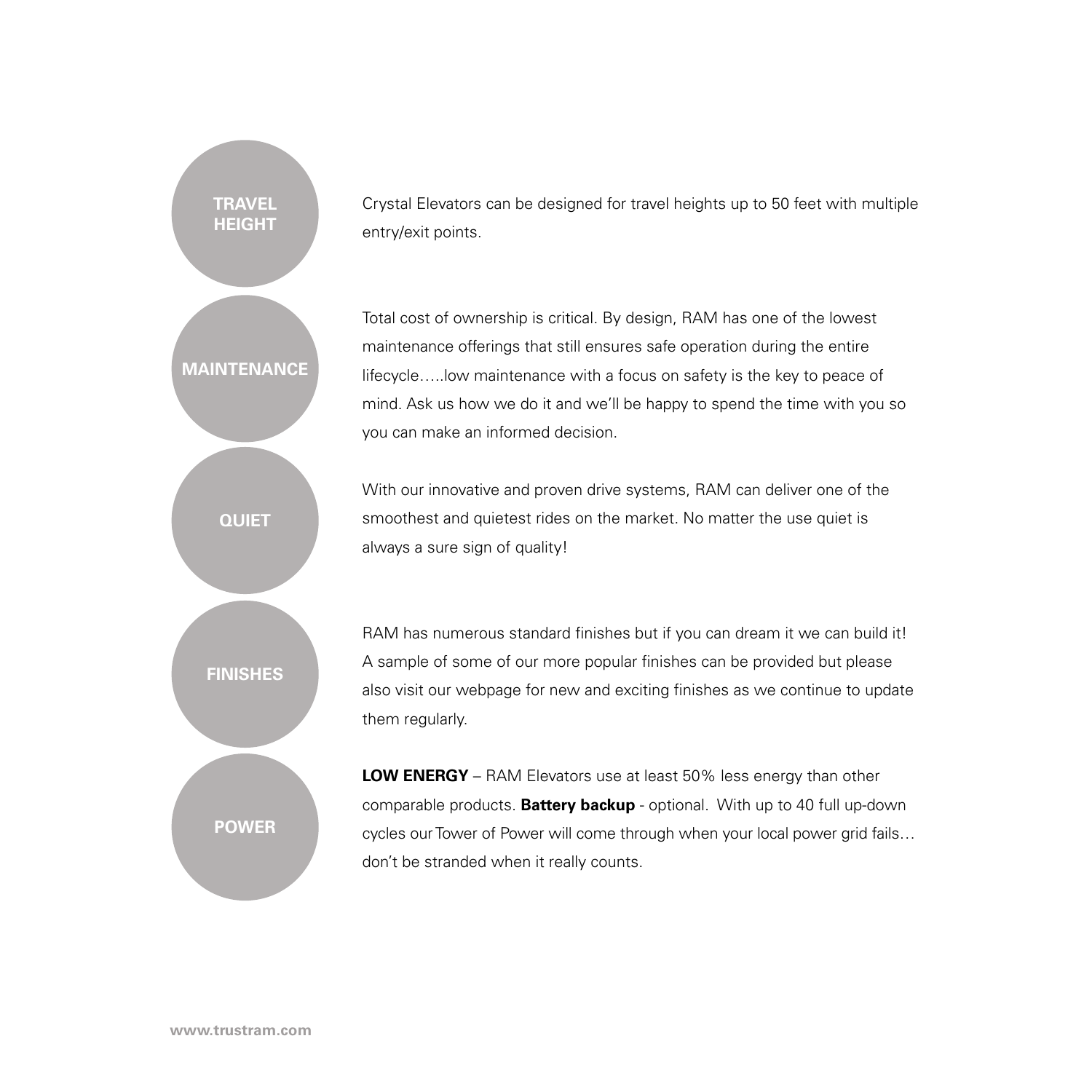

If you can dream it, we can build it – every **Crystal Elevator** is custom built for your home

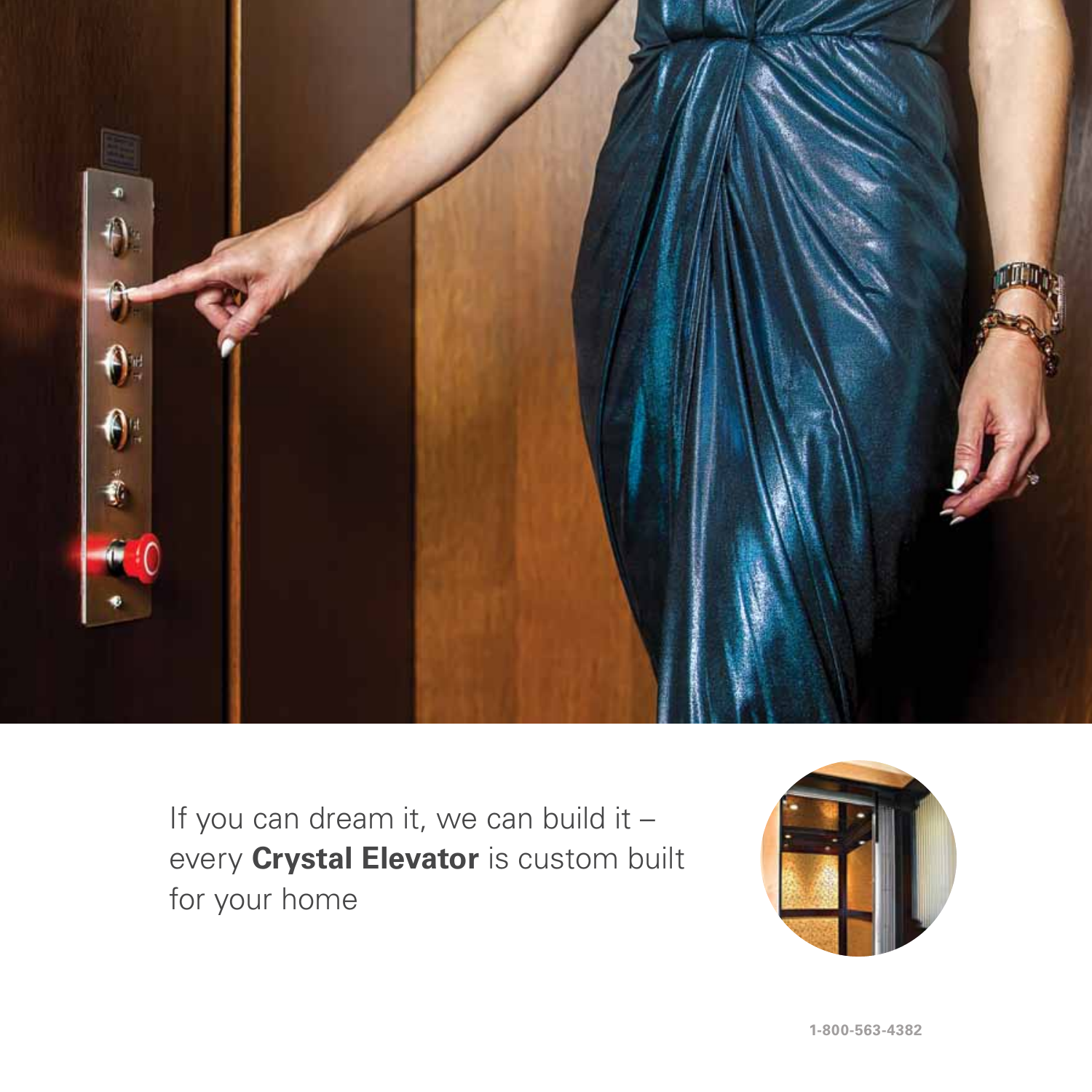





(small ramp required for 3in rise)

Slab with RAM's No Pit Slab with RAM's 3in Pit



Typical Competitor 6-12 in Pit (requires extensive ground prep)

Low Profile Floor creates **"Pit less"** design to minimize total installed costs in new or existing buildings – only a 3in depression or ramp required where other product require 6 – 12in pit.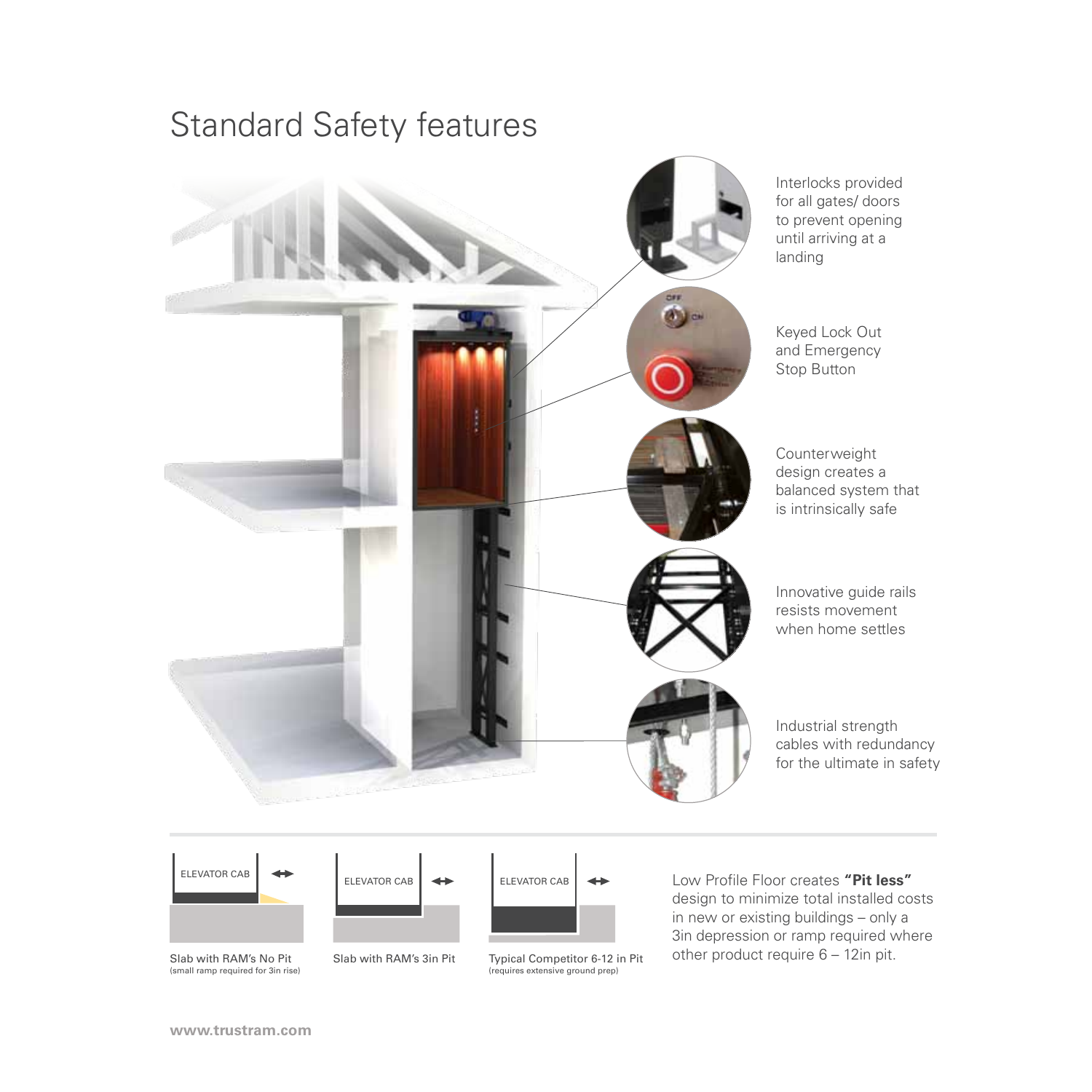

**Since 1987 RAM** has been designing innovative elevators for homes and public buildings. RAM works in partnership with a strong dealer network that installs and maintains our products across North America.

### **Contact RAM today for a consultation or a custom quote.**